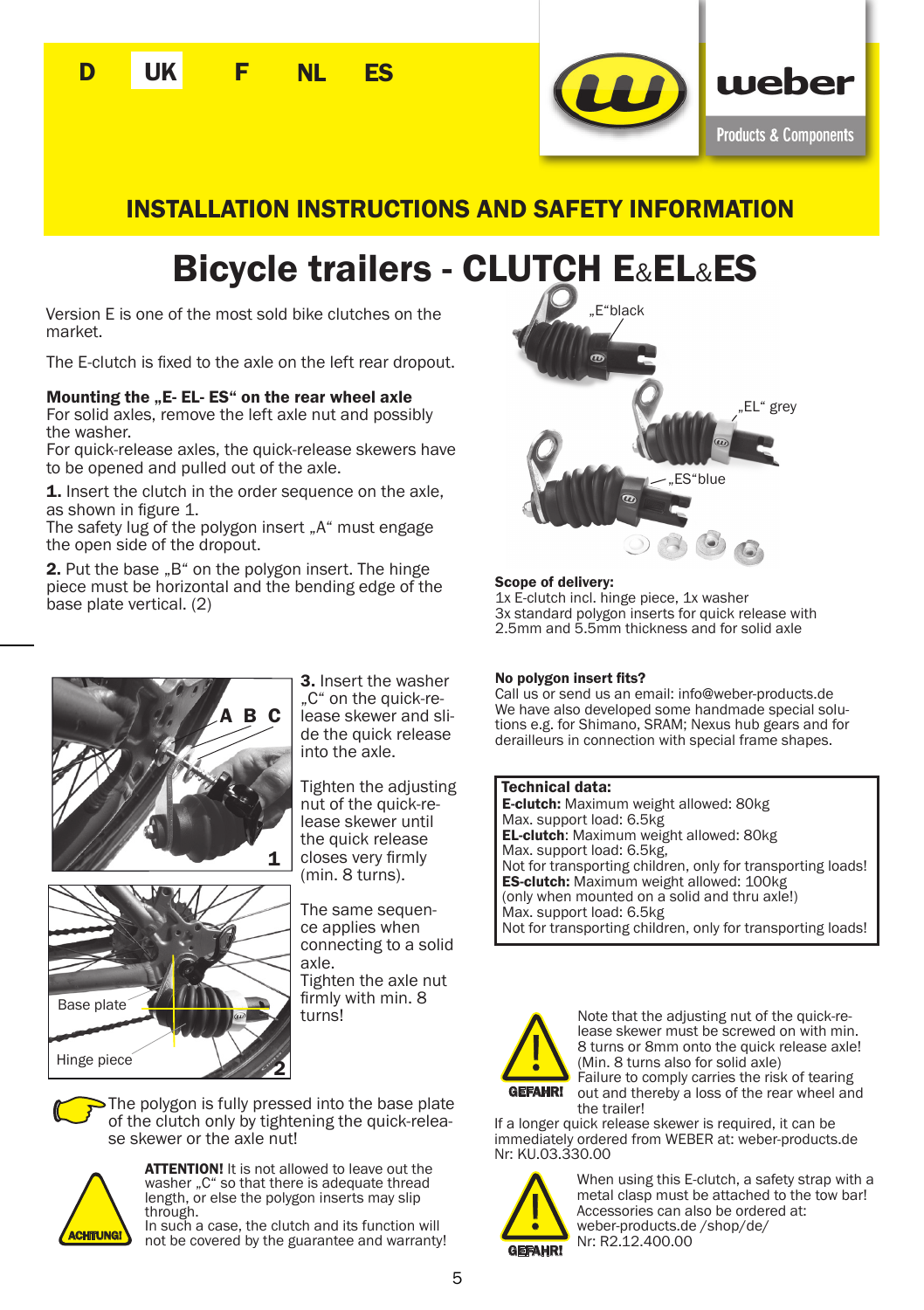The WEBER hitch described overleaf comes with a two-year warranty from the date of purchase in line with the following conditions:

• During the warranty period we shall rectify all damage reported to us at our own cost providing this has been demonstrably caused by a manufacturing or material defect.

- Complaints shall only be dealt with if a copy of the receipt is provided with the item subject to the complaint.
- Production-induced deviations shall not be classed as damage.

• We shall fulfil the warranty services by either repairing defective parts or replacing them with non-defective parts at our discretion. Any parts replaced shall transfer to our ownership.

• When the product is sent to us, it must be packaged in such a manner that prevents damage. The sender must bear the freight costs. Deliveries with postage unpaid shall not be accepted.

• We shall bear the cost of returning the replaced or repaired goods. The warranty shall not apply in the event of improper handling.

• Warranty services shall neither extend the warranty period nor start a new one.

• The warranty period for replacement parts shall end on the same date as the warranty period for the entire product. Unless required by law, we shall not assume any liability for claims, including those resulting from consequential damages. If you have any questions, please contact your retailer or us directly! E-mail: info@weber-products.de

### the poduct cannot be sold in the USA and Canada! (Product liability)

Congratulations!

By purchasing this robust and sophisticated Hitch you have opted for a high-quality German product that has been developed and manufactured in Eggstätt/Bavaria. To ensure that your Hitch works for as long as possible, we have compiled several important pieces of information for you, which you should read carefully before using the product for the first time.

Please adhere to all safety instructions in order to enable smooth operation and maximum safety.

Store the operating instructions in a safe place so that you can access them at a later date if required. Non-observance of the instructions could endanger your safety as well as the safety of your child and other road users. If you have any questions about the installation, maintenance or usage of the product, please contact your Weber retailer or visit us online at: www.weber-products.de

We hope you enjoy fun and safe journeys every time!

Icons in the operating manual cons used within this document:



Caution! Risk of the hitch being destroyed or damaged





Additional information aside from the operating manual

# |<br>|<br>| GEFAHR!

Danger! Hazard that poses a risk to life and limb

Safety instructions:



● Ensure the spring pin is fully locked into place on all rides! ● Ensure that the tow bar on the vehicle is correctly fitted and secured. Any incorrect installation can lead to the trailer detaching while riding and serious consequences.

Always fasten the safety strap around your bicycle frame's rear chainstay!

Child bicycle trailers are not allowed on an EL-coupling or ES-coupling append!

www.weber-products.de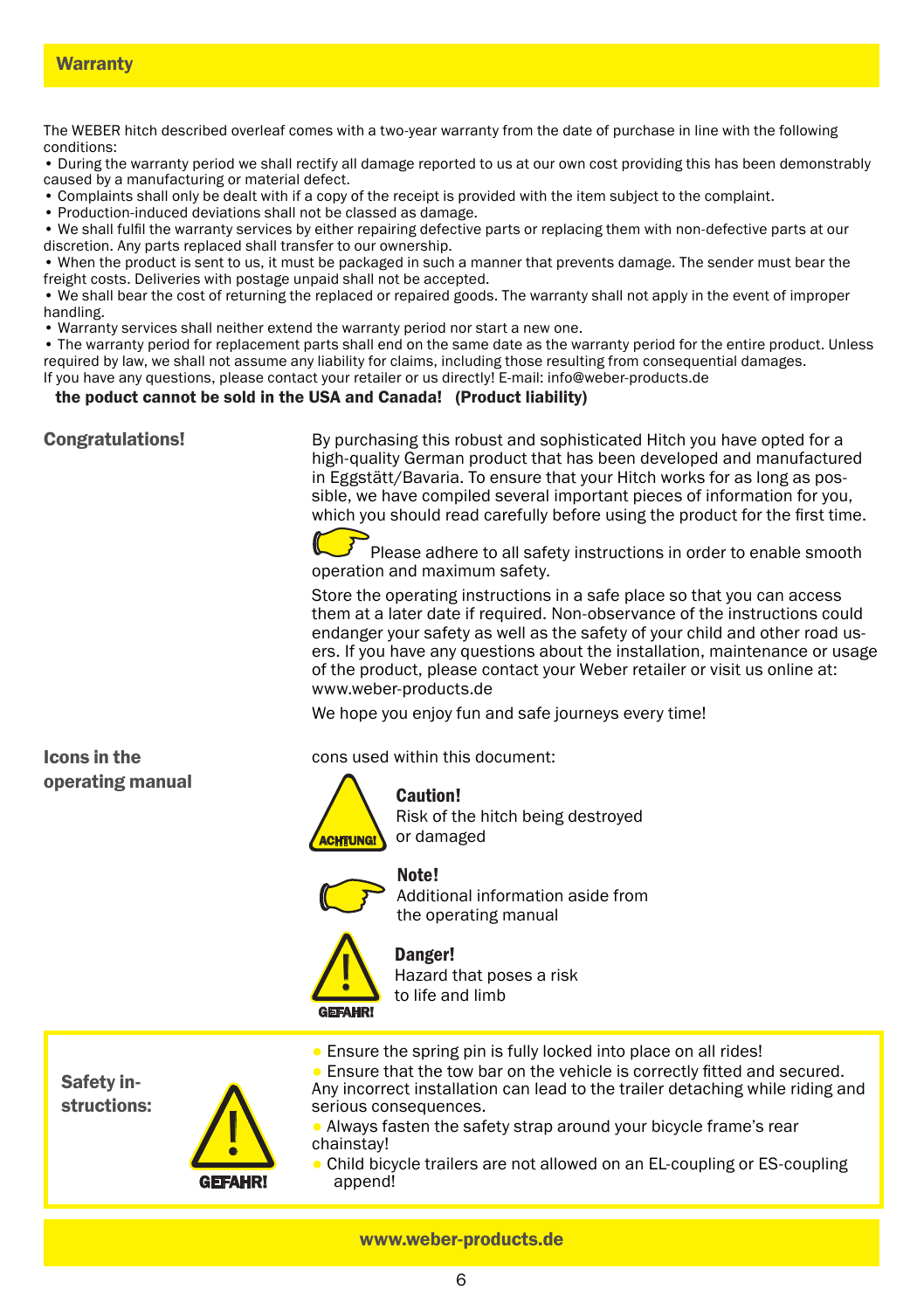- This Weber hitch has been designed to tow trailers with a permissible total weight of up to 80 kg. (With the exception of the ES hitch = authorised for 100 kg).
- For safety reasons, we advise you to have your specialist retailer attach the hitches to your bicycle.
- Due to the many different bicycle dropout shapes and gear designs, our hitches do not generally fit all bicycles.
- Longer quick release axles or a replacement axle are often necessary. Extremely sporty mountain bikes and modern internal gear hubs in particular require special polygons (special anti-rotation discs for the bicycle hub), which you can purchase either from your specialist retailer or directly from us.

## Improper use of the hitch

<u>|</u>

GEFAHR!

## ● Not suitable for use on S-Pedelecs or E-Bikes! (Not authorised for over 25 km/h)!

- Do not transport unsecured or oversized goods!
- Do not ride up/down steps or high kerbs!
- Do not breach the limits established by the technical specifications
- (operating instructions)!

## Conditions of use for trailer hitches!

− Cyclist -related information: children under the age of 16 are legally prohibited from cycling while towing a trailer.

− Bike-related information: the bike must be in a technically sound condition and meet the latest technology standards.

Always consult your bike manufacturer in advance to find out if your bike is authorised for use with a trailer.

− Maintenance-related information: have specialists regularly service your bike, the hitch and your trailer and inspect all connections.

## Manoeuvring with a trailer and hitch

− Never turn on the spot with your bike and trailer combination.

− The angle between the bike and the trailer must always be greater than 90º, even when manoeuvring. If you ignore this information, you will destroy the joint piece as it will bend at smaller angles and can break.

– Always attach the tow bar's tether strip to one of your bike's frame tubes. Tighten it so that it cannot interfere with the spokes or get in the way when you are cycling.

− The maximum trailer load is 80 kg (ES 100 kg)



If you have purchased a connection piece with a lock, please store  $\blacksquare$  Note the key number! one of the two keys provided separately and note the key number in case of loss.

Key number:

www.weber-products.de